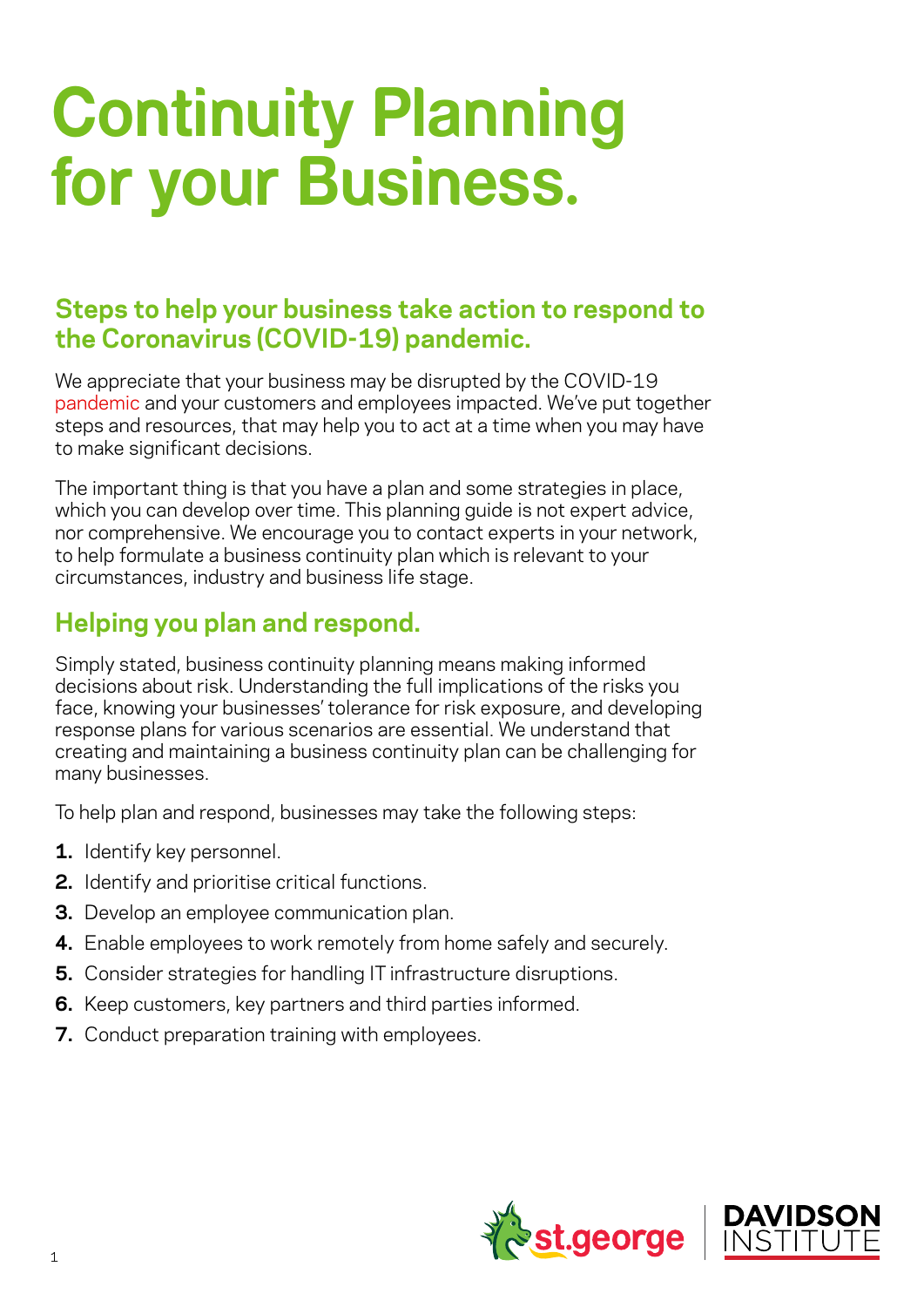| <b>Step</b>                                          | <b>Overview</b>                                                                                                                                                                                                                                                                                                                                                                                                                                                                                                                                                                                                                                                                                                                                          | <b>Responsible</b><br><b>Person</b> | <b>Due</b><br><b>Date</b> | <b>Completed</b> |
|------------------------------------------------------|----------------------------------------------------------------------------------------------------------------------------------------------------------------------------------------------------------------------------------------------------------------------------------------------------------------------------------------------------------------------------------------------------------------------------------------------------------------------------------------------------------------------------------------------------------------------------------------------------------------------------------------------------------------------------------------------------------------------------------------------------------|-------------------------------------|---------------------------|------------------|
| 1. Identify key<br>personnel                         | • Consider appointing a planning co-<br>ordinator, as a Point of Contact (POC) to<br>coordinate COVID-19 readiness activities<br>and if possible, identify a deputy POC.<br>• Coordinate roles and responsibilities.<br>• Where possible, identify back-up people, if<br>the primary and deputy POCs are unable to<br>undertake their responsibilities.<br>· Identify key person risks by determining<br>who are the people your business relies on<br>the most.<br>• Where possible, identify back-up<br>employees for key functional areas, should<br>your key people be unable to undertake<br>their responsibilities.<br>• Consider what you can do to minimise key<br>person risk in your business, via process<br>documentation or cross training. |                                     |                           |                  |
| 2. Identify and<br>prioritise critical<br>functions. | · Identify your businesses' important<br>functions.<br>• Identify resources and requirements for<br>business continuity for these functions.<br>• Identify options for maintaining business<br>continuity, covering employees, IT systems,<br>networks and facilities.<br>• Consider having conversations with your<br>key suppliers to understand how they are<br>preparing to continue operations in the<br>event of a disruption.<br>· Identify who can make decisions to ensure<br>your business can operate effectively and<br>who should be a delegate, if the decision-<br>maker is not available.                                                                                                                                                |                                     |                           |                  |
| 3. Develop an<br>employee<br>communication<br>plan.  | Consider an employee communication plan<br>to cover:<br>• How the communication plan will respond<br>to various scenarios (for example<br>quarantine of work areas, employees having<br>been in proximity to someone confirmed<br>as having COVID-19 or having been<br>diagnosed with having COVID-19) - what<br>are the plans and what must employees do<br>to prepare.<br>• How to confirm your business' status to<br>your customers, suppliers, key partners.<br>. How and when the business will declare<br>that it is ready to return to standard<br>operations.<br>• Steps required to put into practice the<br>business continuity plan and related<br>communications.                                                                           |                                     |                           |                  |



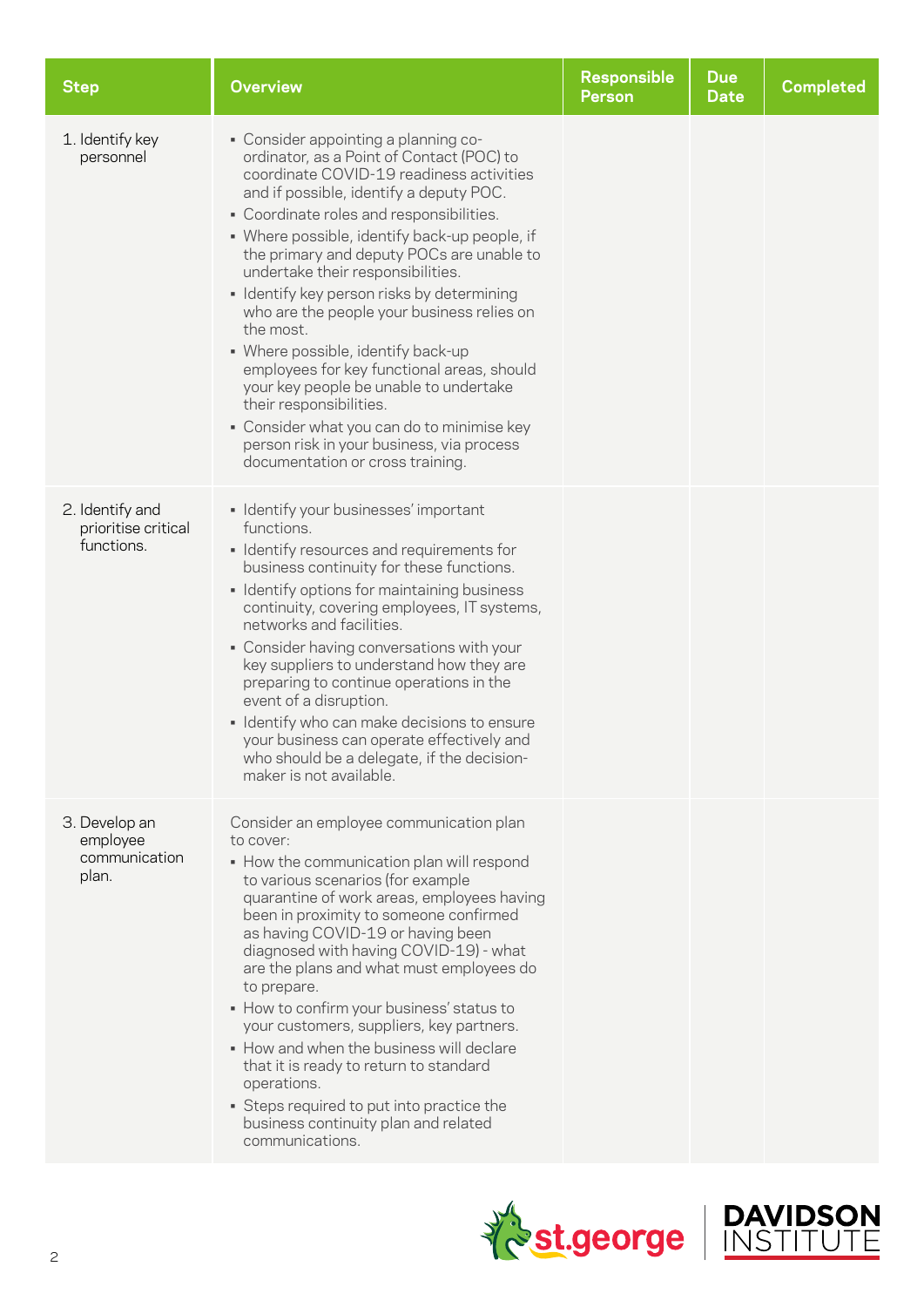| <b>Step</b>                                                                                                                                 | <b>Overview</b>                                                                                                                                                                                                                                                                                                                                                                                                                                                                                                                                                                                                                                                                                                                                                                                                                                                                                                                                                                                                                                                                                                                                                                                                                                                           | <b>Responsible</b><br><b>Person</b> | <b>Due</b><br><b>Date</b> | <b>Completed</b> |
|---------------------------------------------------------------------------------------------------------------------------------------------|---------------------------------------------------------------------------------------------------------------------------------------------------------------------------------------------------------------------------------------------------------------------------------------------------------------------------------------------------------------------------------------------------------------------------------------------------------------------------------------------------------------------------------------------------------------------------------------------------------------------------------------------------------------------------------------------------------------------------------------------------------------------------------------------------------------------------------------------------------------------------------------------------------------------------------------------------------------------------------------------------------------------------------------------------------------------------------------------------------------------------------------------------------------------------------------------------------------------------------------------------------------------------|-------------------------------------|---------------------------|------------------|
| 4. Enable<br>employees to<br>work remotely<br>from home<br>safely and<br>securely.                                                          | Consider:<br>• Provisioning laptops and devices to enable<br>employees to work from home, if practical.<br>• Encouraging employees to ensure that<br>business files and applications are on the<br>business network and not on personal<br>drives.<br>• Reviewing your IT infrastructure to ensure<br>that you have access.<br>• Providing access to cloud file storage where<br>shared access to documents is required<br>(using multi-factor authentication and<br>encryption).<br>• Where practical, requiring employees to<br>carry laptop and devices home each day, as<br>quarantines and closures may be enacted<br>with little warning.<br>• Confirming web-based remote access<br>capabilities is up-to-date and internet<br>service lines have enough capacity.<br>• Enabling different communication tools<br>for your customers, suppliers and other<br>stakeholders.<br>• Enabling and testing web and voice<br>conferencing capabilities and ensuring<br>employees have access and understand how<br>to use these.<br>• Testing employees' ability to work remotely<br>(for example by rotating employees to work<br>remotely on selected days during the week<br>to identify issues proactively in anticipation<br>of a site closure or quarantine order). |                                     |                           |                  |
| 5. Consider<br>strategies for<br>handling IT<br>Infrastructure<br>disruptions<br>to networks,<br>servers, laptops<br>and mobile<br>devices. | • Consider how to re-establish productivity<br>so that key business needs can be met.<br>. Consider what the fall-back plan will be,<br>if IT infrastructure is unavailable.<br>. Consider what the recovery steps will be,<br>if an employee loses their work laptop or<br>mobile device.<br>• Consider what manual workarounds could<br>be outlined, so operations can continue until<br>IT infrastructure can be restored.<br>• Consider if you need to document and<br>discuss within your business the impact of<br>any acceptable outages.                                                                                                                                                                                                                                                                                                                                                                                                                                                                                                                                                                                                                                                                                                                          |                                     |                           |                  |

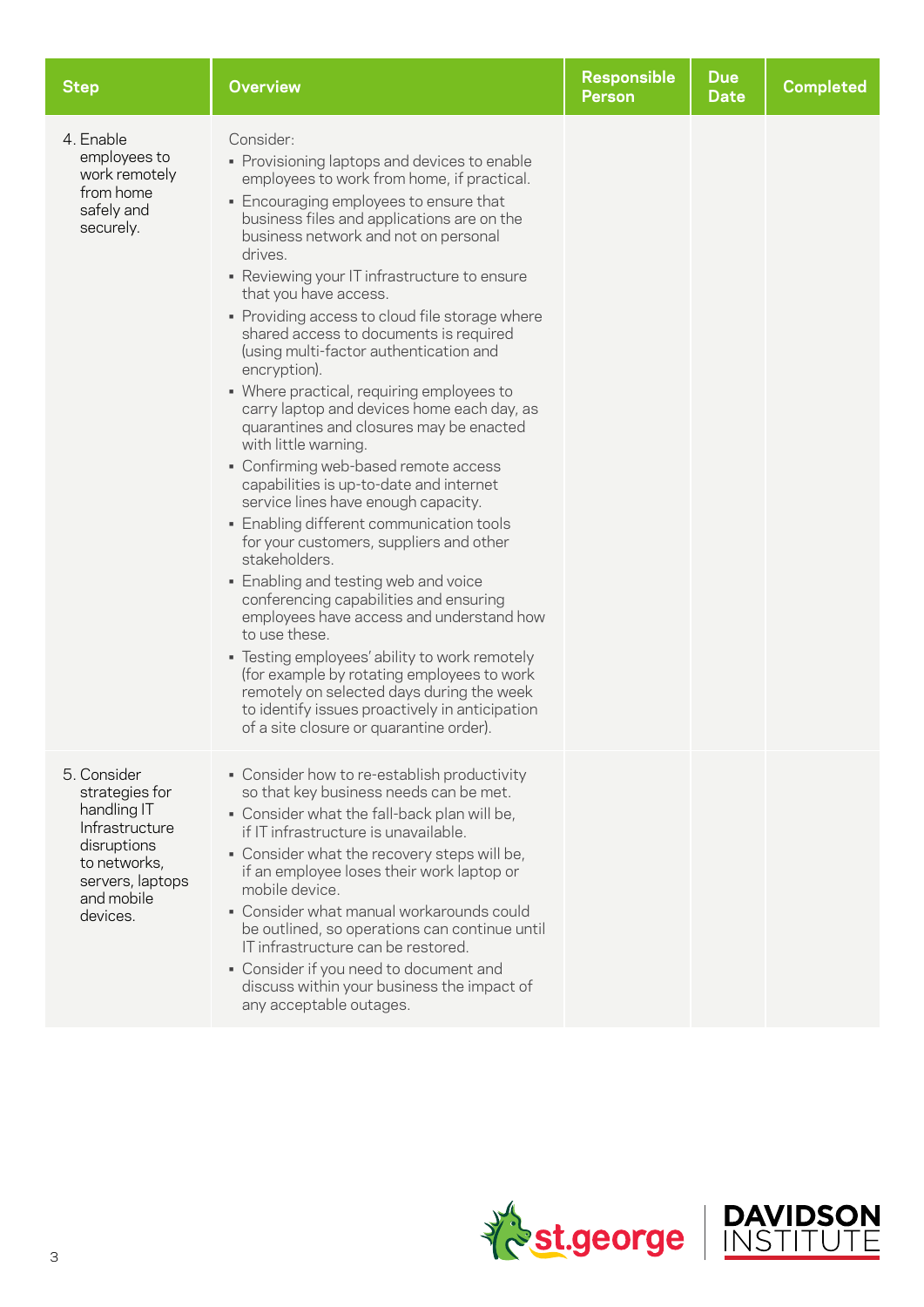| <b>Step</b>                                                          | <b>Overview</b>                                                                                                                                                                                                                                                                                                                                                                                                                                                                                                                                                                                                                                                                                                                                                                                                                                                                                                       | <b>Responsible</b><br><b>Person</b> | <b>Due</b><br>Date | <b>Completed</b> |
|----------------------------------------------------------------------|-----------------------------------------------------------------------------------------------------------------------------------------------------------------------------------------------------------------------------------------------------------------------------------------------------------------------------------------------------------------------------------------------------------------------------------------------------------------------------------------------------------------------------------------------------------------------------------------------------------------------------------------------------------------------------------------------------------------------------------------------------------------------------------------------------------------------------------------------------------------------------------------------------------------------|-------------------------------------|--------------------|------------------|
| 6. Keep customers,<br>key partners<br>and third parties<br>informed. | · Take a customer-centric approach, and<br>keeping customers informed about your<br>efforts to maintain your business' continuity<br>through your preferred communication<br>channels.<br>• Develop and maintain open communications<br>and coordination with key partners and third<br>parties.<br>. Test the ability of critical service. providers<br>to support your business during a disruption.<br>• Be open to considering alternative providers<br>that can help your business.<br>· Develop alternative processes (e.g., manual<br>or in-house) to ensure continuation of critical<br>business operations.<br>• Monitor news and announcements.                                                                                                                                                                                                                                                             |                                     |                    |                  |
| 7. Conduct<br>preparation<br>training with<br>employees.             | • Use team meetings, webcasts or conference<br>calls to share your business continuity plan<br>with your employees.<br>• Check that employees understand their<br>roles and responsibilities, during a disruption<br>to your business.<br>• Conduct exercises in preparation for site<br>closures, quarantines, health emergencies<br>as well as public transportation and critical<br>service provider disruptions.<br>• Check that employees understand how to<br>access critical business systems as well<br>as business and/or customer information<br>remotely.<br>• Ensure your business continuity plan<br>contains key contacts' details and call tree<br>information.<br>. Ensure all relevant stakeholder and supplier<br>information is available in one place, which is<br>accessible to relevant employees.<br>• Consider retaining soft and hardcopies and<br>distributing these to relevant employees. |                                     |                    |                  |

If your business has been affected by the Coronavirus situation we're [here for you.](http://www.Stgeorge.com.au/covid-19)